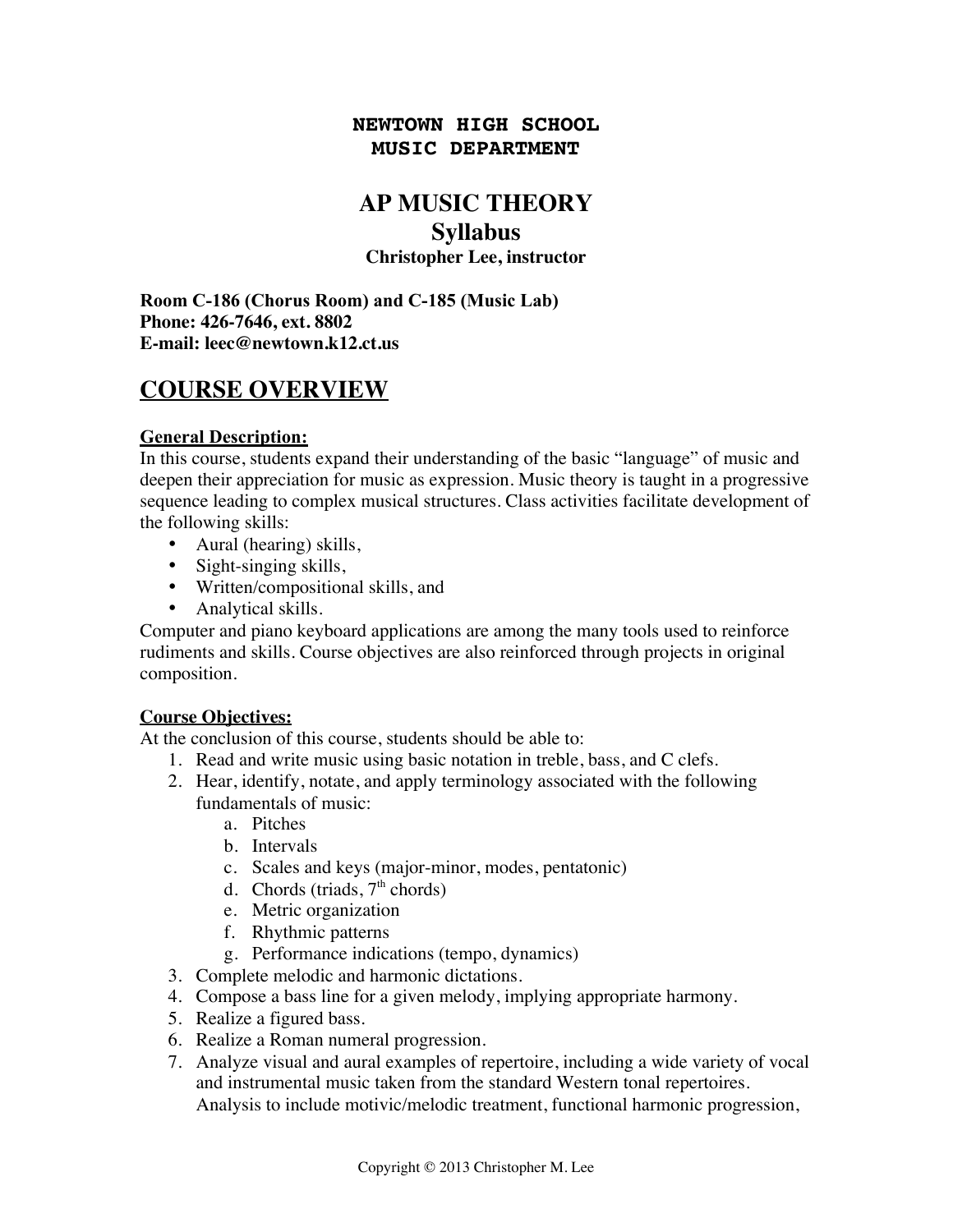rhythmic/melodic interaction of voices, rhythm, texture, form, style, and instrumentation.

- 8. Sight-sing given melodies.
- 9. Identify (aurally and visually) the following common-practice procedures:
	- a. Functional triadic harmony in traditional four-voice texture (with vocabulary including nonharmonic tones, seventh chords, and secondary dominants)
	- b. Tonal relationships (e.g., standard root progressions; tonic, dominant, and pre-dominant functions; tonic and dominant extensions and expansions)
	- c. Cadences
	- d. Melodic and harmonic compositional processes (e.g., sequence, motivic development)
	- e. Standard rhythms and meters
	- f. Phrase structure (e.g., contrasting period, phrase group)
	- g. Small forms (e.g., rounded binary, simple ternary, theme and variation, strophic)
	- h. Modulation to closely related keys
- 10. Understand introductory concepts of twentieth-century music, including:
	- a. Modern scales (e.g., whole-tone, octatonic)
	- b. Modern chordal structures (e.g., quartal chords,  $9<sup>th</sup>$ -11<sup>th</sup>-13<sup>th</sup> chords)
	- c. Modern compositional procedures (e.g., modality, parallelism)
- 11. Demonstrate key musical concepts through performance (using singing, keyboard, and student's primary performance area).

#### **Textbook:**

This course uses a teacher-compiled textbook which includes teacher-generated materials as well as materials drawn from the following resources:

#### *Music fundamentals/theory/analysis:*

Benward, Bruce and Marilyn Saker. *Music in Theory and Practice*, *Vol. 1.* 7<sup>th</sup> ed. Boston: McGraw Hill, 2003.

Damschroder, David. *Foundations of Music and Musicianship*. 2<sup>nd</sup> ed. Belmont, CA: Wadsworth/Thomson Learning, 2002.

Spencer, Peter. *The Practice of Harmony*. 5<sup>th</sup> ed. Upper Saddle River, NJ: Pearson Prentice Hall, 2004.

#### *Sight-singing:*

Berkowitz, Sol and Gabriel Fontrier and Leo Kraft. *A New Approach to Sight Singing*. 4th ed. New York: W. W. Norton and Company, 1997.

Ottman, Robert W. *Music for Sight Singing*. 4<sup>th</sup> ed. Upper Saddle River, NJ: Prentice Hall, 1996.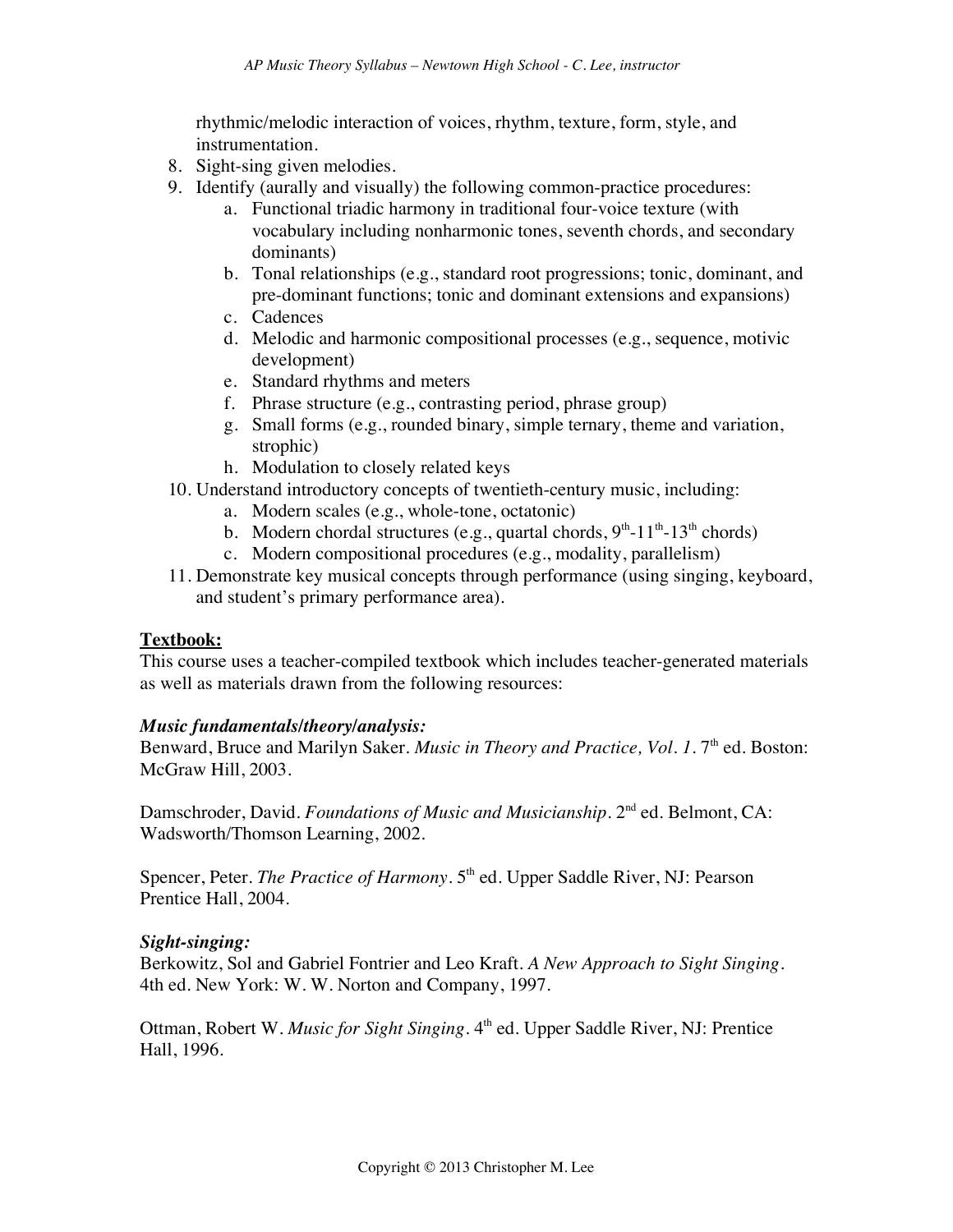#### **Score excerpts:**

Bach, Johann Sebastian. *The Six Brandenburg Concertos, Vols. 1 and 2*. New York: Edwin F. Kalmus, 1968.

Forney, Kristine, ed. *The Norton Scores: A Study Anthology. Vols. 1 and 2.* 7<sup>th</sup> ed. New York: W. W. Norton and Company, 1995.

Various composers. *Sonatina Album: Piano Solo*. Schirmer Music, 1986.

#### **Software/online resources:**

Finale 2011. MakeMusic! Inc., 2011.

MiBAC Music Lessons I. Version 4.0. Northfield, MN: MiBAC Music Software, Inc., 2004. --- AND --- MiBAC Music Lessons II. Version 1.1.1. Northfield, MN: MiBAC Music Software, Inc., 2004.

Various online resources, such as musictheory.net

## **COURSE PLANNER**

Because music is approached from a wide range of perspectives (both visual and aural), there are multiple "strands" that run concurrently throughout this course. These strands are divided below into two categories: 1.) "Written" (i.e., score analysis, part-writing, composition), and 2.) "Aural/Singing" (i.e., ear training, dictation, sight-singing). With respect to "Aural/Singing" entries, only new material is shown; it is assumed that previous items will be reviewed and reinforced as needed.

In our school, each course meets four times per week (average class duration  $= 50$ ) minutes). On the average, "Aural/Singing" activities comprise the equivalent of one full class period per week, with the remaining time devoted to written/analytical work. However, the proportion of "Written" work to "Aural/Singing" work may fluctuate as topics and/or student needs demand.

Following is an approximate schedule of weekly topics and activities. Some variation in timing is to be expected from year to year.

[Abbreviations used: **ET = ear training**; **SS = sight-singing**.]

## **SEMESTER ONE**

## *First Grading Quarter*

Week 1

Course overview. Introductory activities in score study and analysis using excerpts from standard Western tonal repertoires. Terminology pertaining to musical performance (i.e., performance indications).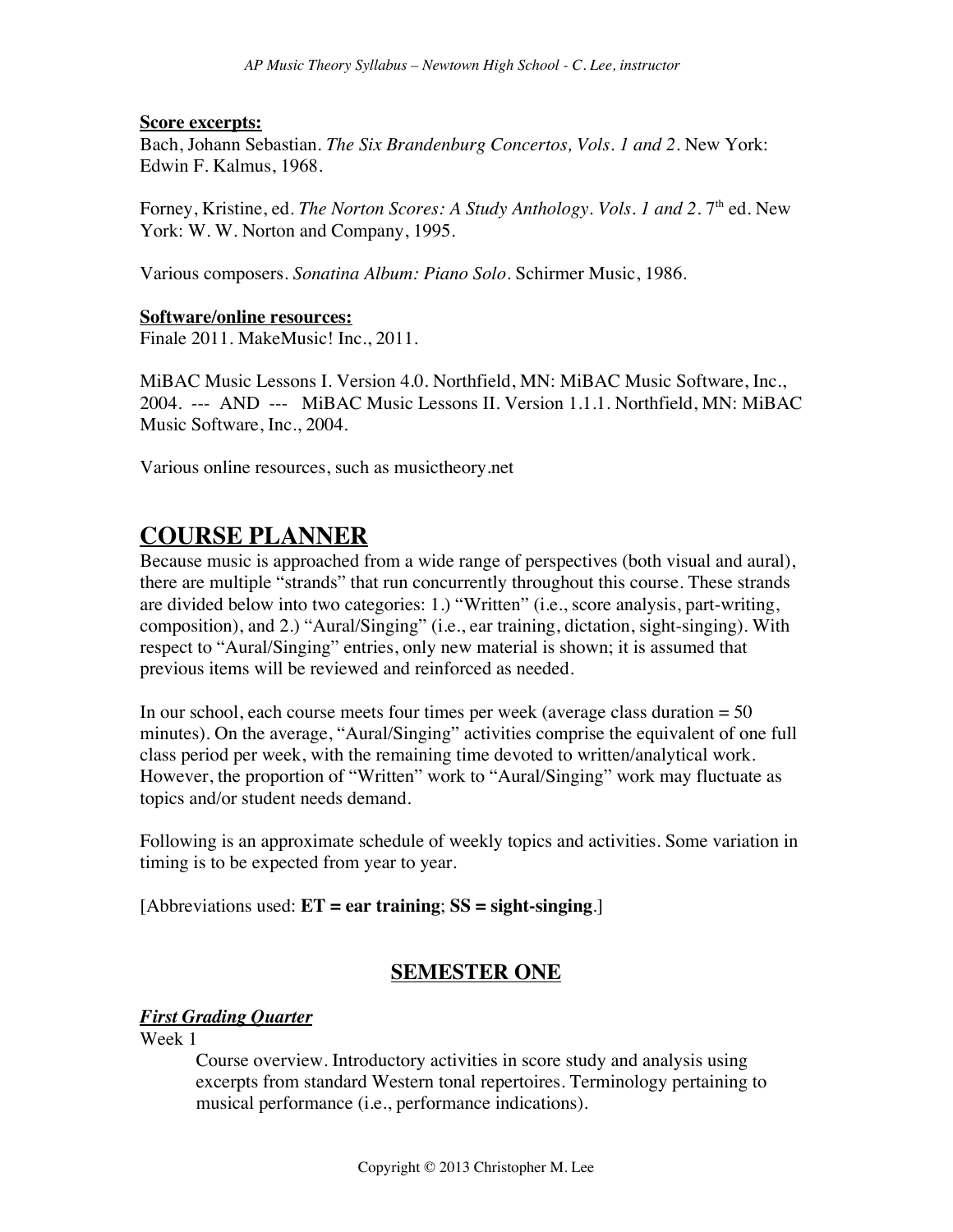#### Week 2

Written: Review of musical rudiments and terminology: basic notational skills, note reading, clefs, keys, scales. **Quiz #1.**

Aural/Singing: Introduction of scale-degree numbers for singing. ET and singing of major and minor scales.

#### Week 3-4

Written: Review of intervals: identification and writing of common intervals. **Quiz #2.**

Aural/Singing: ET, singing, and dictation of common intervals. SS of simple, scalar melodies in simple meter (major keys only).

#### Week 5-6

Written: Review of advanced interval topics: less common intervals, interval inversion, compound intervals. **Quiz #3.**

Aural/Singing: SS as described above, adding minor keys. Dictation of simple, scalar melodies in simple meter (major keys only).

#### Week 7

Written: Review of triads: triad types, diatonic triads, Roman numeral analysis. Aural/Singing: ET, singing, and dictation of triads. Dictation as described above, adding minor keys.

#### Week 8-9

Written: Review of rhythm, including metric organization and rhythmic patterns. Includes analysis of visual and aural examples.

Aural/Singing: SS and dictation as described above, adding compound meter. Week 10

Written: Introduction to 4-part chorale-style writing, including rules for note spacing and doubling.

Aural/Singing: SS and dictation as described above, incorporating iterations of the tonic triad.

## *Second Grading Quarter*

#### Week 11-13

Written: Part-writing of primary triads in root position. Includes: rules for voice leading and standard root progressions; cadence types (authentic, plagal, half); tonic, dominant, and pre-dominant functions; and basic Roman numeral analysis. Writing exercises include harmonization of melody (i.e., composition of a bass line for a given melody, implying appropriate harmony, and then adding inner voices). Exercises also include writing upper voices to a given bass line and composition of original phrases. Melodic and harmonic analysis of functional tonal examples in 4-part chorale texture.

Aural/Singing: ET, singing, and dictation of diatonic triads within a key. SS of all voice parts within a 4-part chorale phrase. Introduce harmonic dictation using primary triads in root position (i.e., students notate outer voices and Roman numerals for a short chorale phrase).

#### Week 14

Written: Review of triad inversions. Introduction of figured bass. Aural/Singing: ET, singing, and dictation of triad inversions.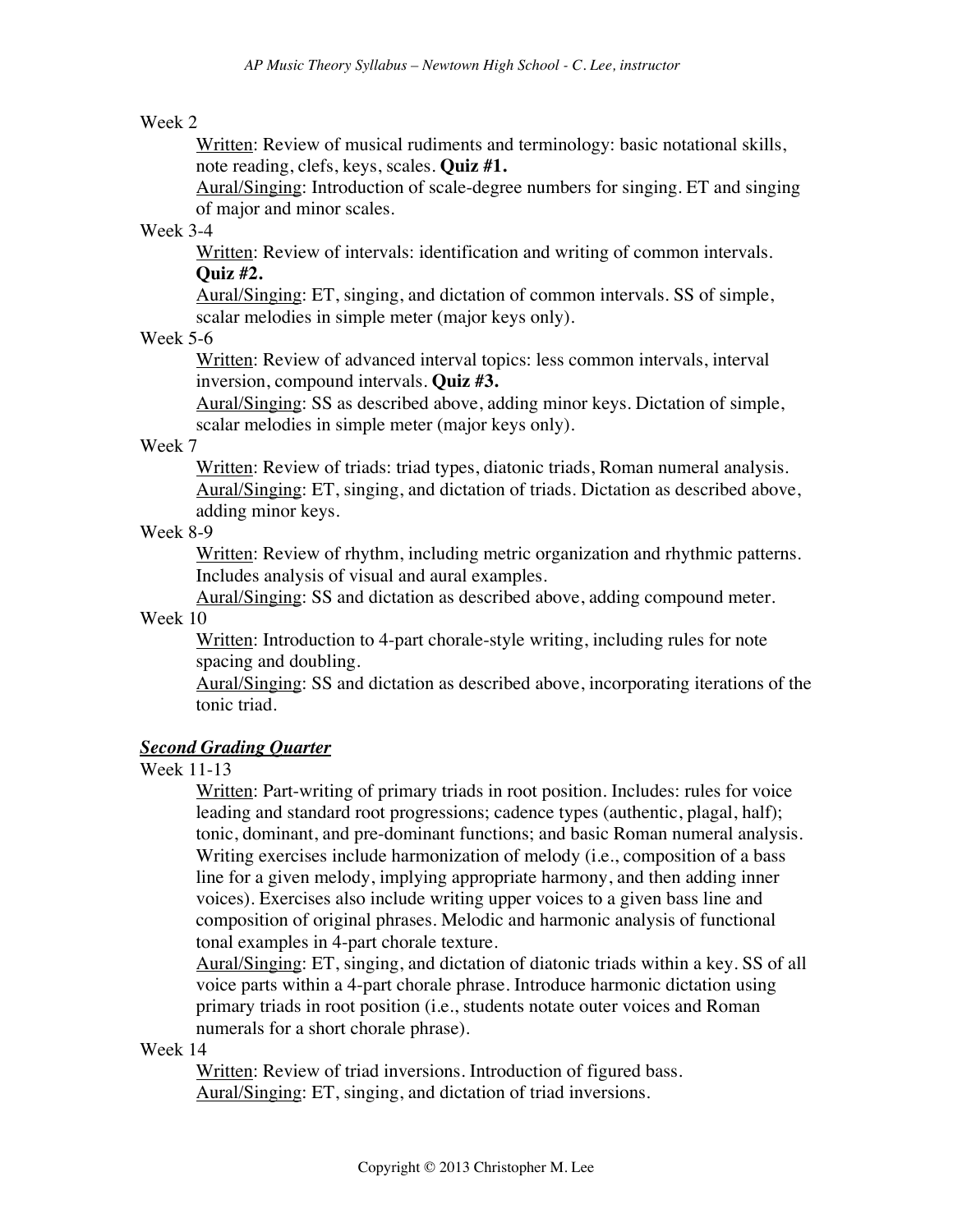#### Week 15-16

Written: Part-writing of primary triads in first inversion. Writing exercises include harmonization of melody, realization of figured bass and Roman numeral progressions, and composition of original phrases. Melodic and harmonic analysis of functional tonal examples in 4-part chorale texture as well as other musical textures (e.g., piano music). **Quiz #4.**

Aural/Singing: Harmonic dictation using root-position and first-inversion primary triads. SS and dictation of melodies incorporating tonic and dominant triads.

Week 17

Written: Musical texture and style, including terminology and analysis of visual and aural examples.

Aural/Singing: Continued reinforcement of above. Aural identification of standard instrumentation (i.e., timbre) using excerpts from literature.

#### Week 18-19

Written: Part-writing of primary triads in second inversion (i.e., the passing, pedal, cadential, and arpeggiating 6/4 chords). Writing exercises include harmonization of melody, realization of figured bass and Roman numeral progressions, and composition of original phrases. Melodic and harmonic analysis of functional tonal examples in 4-part chorale texture as well as other musical textures (e.g., piano music).

Aural/Singing: Harmonic dictation using primary triads in all positions.

#### Week 20

Review and administering of **midterm exam**.

## **SEMESTER TWO**

#### *Third Grading Quarter*

#### Week 21-22

Written: Part-writing of secondary (as well as primary) triads in all positions. Includes rules for harmonic progression and the deceptive cadence. Writing exercises include harmonization of melody, realization of figured bass and Roman numeral progressions, and composition of original phrases. Melodic and harmonic analysis of functional tonal examples in 4-part chorale texture as well as other musical textures (e.g., piano music).

Aural/Singing: Harmonic dictation using all diatonic triads (primary and secondary) in all positions. SS and dictation of melodies with increased difficulty level (e.g., more leaps, syncopated rhythms).

#### Week 23-25

Written: Nonharmonic tones (e.g., passing tones, appoggiaturas, suspensions, etc.). Includes Roman numeral analysis and nonharmonic tone labeling. Writing exercises include harmonization of melody, realization of figured bass and Roman numeral progressions, and composition of original phrases. Melodic and harmonic analysis of functional tonal examples in 4-part chorale texture as well as other musical textures (e.g., piano music). **Quiz #5.**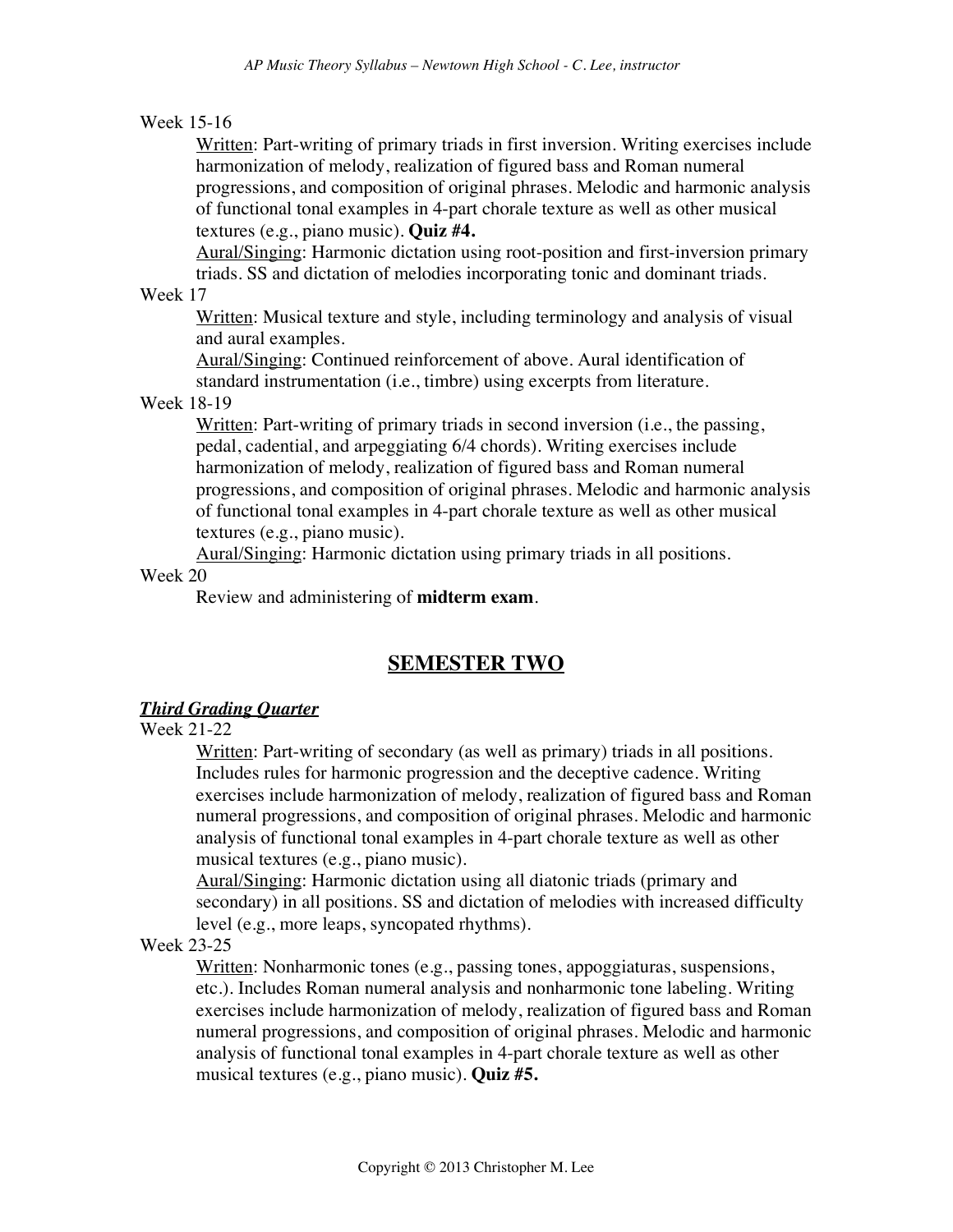Aural/Singing: SS and dictation of melodies with chromatic neighboring and passing tones.

#### Week 26

Written: Seventh chord types and inversions.

Aural/Singing: ET, singing and dictation of seventh chords (root position).

Harmonic dictation incorporating diatonic seventh chords (root position). Week 27

Written: Part-writing of diatonic seventh chords (all positions). Includes analysis and writing exercises as described above.

Aural/Singing: ET, singing and dictation of seventh chords (all positions). Harmonic dictation incorporating diatonic seventh chords (all positions).

#### Week 28

Written: Identification and part-writing of secondary dominant chords (all positions). Includes analysis and writing exercises as described above. **Quiz #6.** Aural/Singing: Harmonic dictation incorporating secondary dominant chords (root position).

#### Week 29

Written: Tonic and dominant extensions and expansions. Modulation to closely related keys. Includes analysis and writing exercises as described above. Aural/Singing: Harmonic dictation incorporating secondary dominant chords (all positions).

#### Week 30

Written: Melodic and harmonic compositional processes (e.g., sequence, rhythmic/melodic interaction of voices, motivic treatment). Phrase structure (e.g., contrasting period, phrase group). Includes analysis of visual and aural examples. Aural/Singing: Continued reinforcement of above.

#### *Fourth Grading Quarter*

#### Week 31-32

Written: Small forms (e.g., rounded binary, simple ternary). Introductory concepts in twentieth-century and jazz music, including modern scales (e.g., octatonic, church modes), chordal structures (e.g., quartal chords), and compositional procedures (e.g., parallelism). Includes analysis of visual and aural examples. Aural/Singing: Continued reinforcement of above.

#### Week 33-35

Administer practice AP Exam. Review and practice.

**AP MUSIC THEORY EXAM** (date/time according to College Board exam schedule).

Week 36 to end of year

**Final composition project**: a short composition in four parts arranged for string orchestra. Includes in-class work time, teacher/peer feedback sessions, engraving with Finale software, and a live reading session with the school Symphony Orchestra.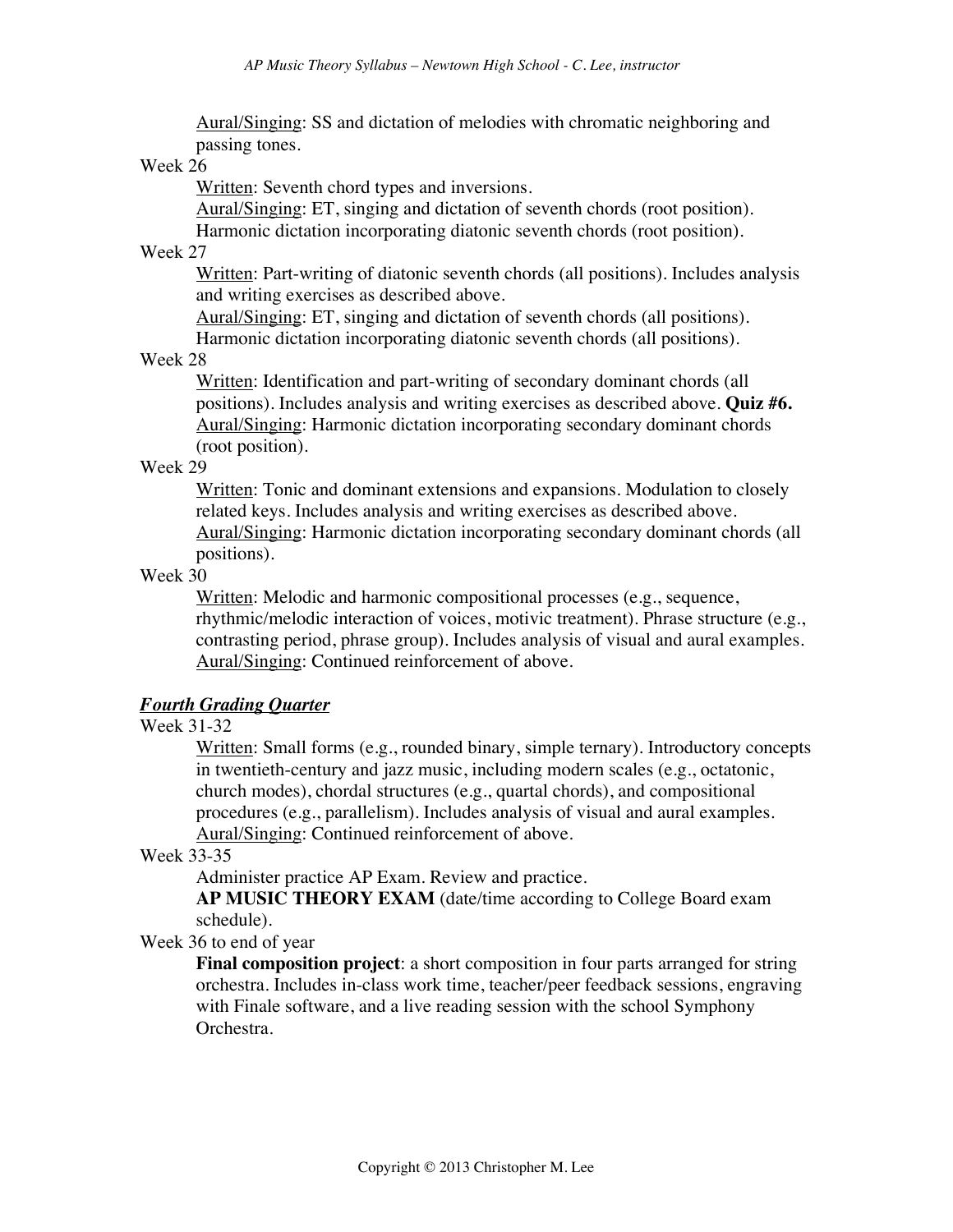# **TEACHING STRATEGIES AND METHODS**

The overarching strategy that drives this course is "learning by *doing*." New topics are explained completely, but effort is made to streamline explanation and engage students with active examples very early in the process. More specifically:

- In the opening weeks (covering music fundamentals), students practice using drill software. This allows them to progress independently and focus on specific weaknesses.
- Once part writing is introduced, the teacher facilitates much guided practice as the class completes examples together on the dry-erase board. Though the major rules of part-writing are covered ahead of time, many smaller rules and considerations are covered as they come up in class examples, allowing these details to have practical and "tangible" significance right from the start.
- Original composition figures prominently throughout the course. As new chords and inversions are introduced, students are asked to incorporate these materials into original phrases (in standard 4-part chorale style). Further, the final project for the course is a multi-phrase composition arranged for string orchestra.
- The "Aural/Singing" portion of the course is by definition extremely active. Students are engaged in the acts of singing, hearing, identifying, synthesizing, and notating as they complete exercises in ear training, dictation, and sight-singing.

Many other strategies are employed to meet various class needs. For example:

- For aural (hearing) skills: To establish key in dictation examples, students are required to first sing the associated scale.
- For sight-singing skills: Before singing any melody or chorale part, students are required to establish the key by singing the associated scale. To further solidify tonality, students are encouraged to improvise short diatonic phrases, arpeggiate I-IV-V-I progressions, and sing tendency tones with proper resolution (all with sung scale-degree numbers). In addition, students are required to circle all instances of the tonic pitch in each melody; this provides visual cues for the aural anchor of tonic.
- For writing/compositional skills: In all part-writing exercises and compositions, the following workflow is used: 1.) complete one outer voice (soprano or bass), 2.) complete the *other* outer voice (applying Roman numeral analysis), and 3.) complete inner voices. This stresses the importance of a strong counterpoint between outer voices and forces students to think linearly as well as horizontally. Students are also encouraged to sing through each voice part to further assess contour and linear effect.
- For analytical skills: For all harmonic analysis, students are encouraged to first determine the "big-picture" (e.g., keys, cadence types, modulations) and then determine the details (e.g., specific chords and inversions, nonharmonic tones).

Throughout the course, students are encouraged to actively perform examples of the material presented. When possible, concepts are sung by the class. For example, to experience the sound of Lydian, the students may echo a short modal phrase sung by the teacher. In addition, our drill software facilitates practice on the piano keyboard (e.g., playing scales and triads). Further, students are encouraged to connect course materials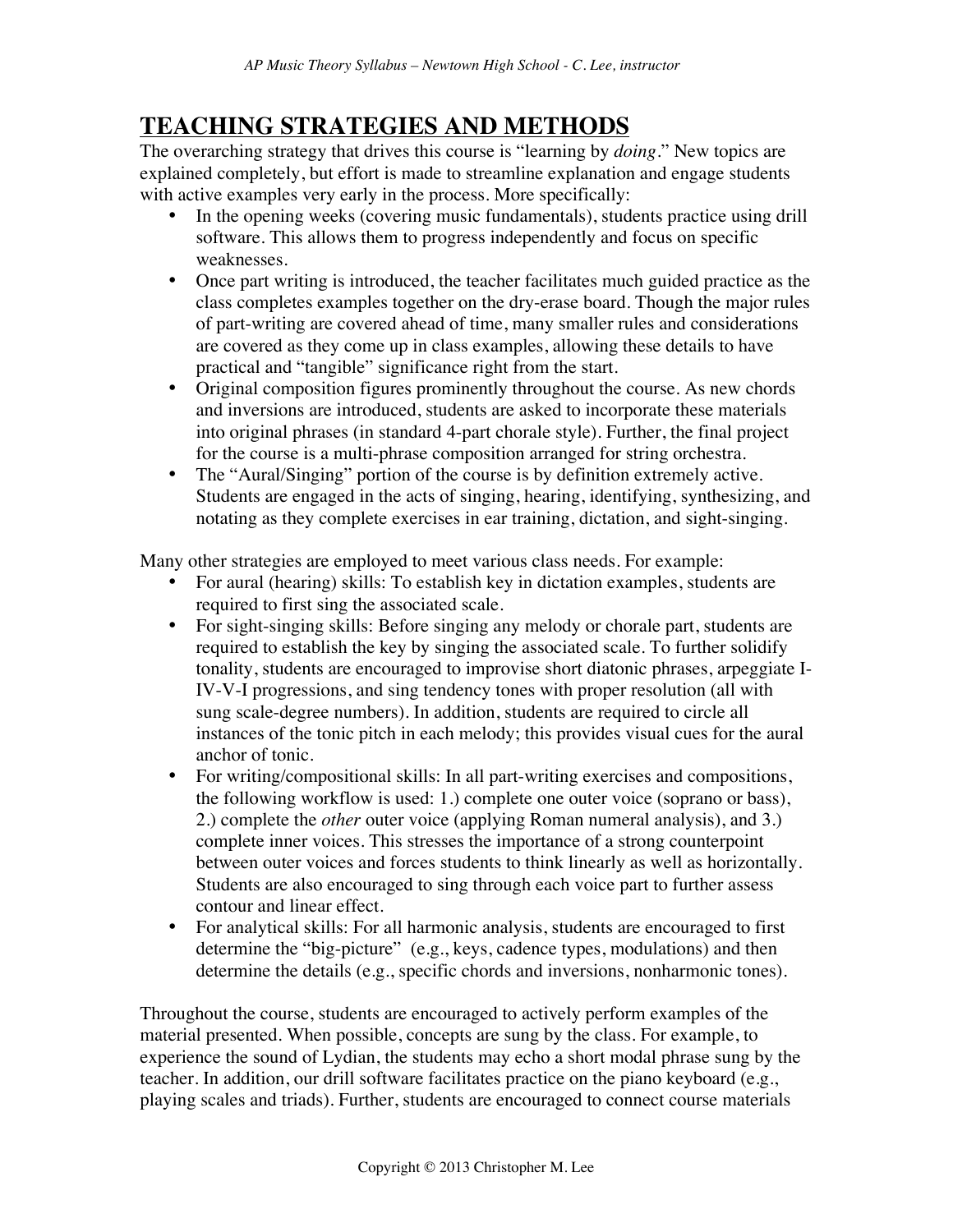with their own performance areas (i.e., instrument or voice). For example, students might play or sing through simple melodies and chorale parts as well as analyze their solo/ensemble repertoire for harmonic, melodic, and formal structure.

Active listening also figures prominently in this course. As concepts are introduced, the material is frequently connected to aural examples played on the piano or through sound equipment. Such excerpts and examples are drawn from a variety of sources: vocal and instrumental music from the standard Western tonal repertoires as well as selections from vernacular and nonwestern music. Where possible, written scores of heard excerpts are provided and studied.

Sight-singing examples are performed using scale-degree numbers. Students sing "one" through "sev" (meaning "seven") to reflect the seven diatonic pitch classes of the associated scale. The principal advantage of this system is that it forms obvious connections to written theory, where numbers figure prominently. To account for chromatic inflections that may come up in a given melody, students are asked to sing the same (unaltered) number while vocalizing the appropriate shift in pitch. Because chromatic tones are introduced only in later melodies, this complication is considered minor compared to the strong benefits of the scale-degree system.

# **STUDENT EVALUATION**

#### **Grading breakdown:**

Homework assignments – 50% Quizzes – 30% Class participation  $-20\%$  $(Total - 100\%)$ 

As with any language, music is best learned through daily practice; it cannot be "crammed." Therefore, homework assignments are frequent (on average, 3 nights per week) and they account for half of the grade. These homework assignments may include written, creative, and analytical exercises as well as sight-singing and listening activities. (For each grading quarter, the lowest two homework assignment grades are dropped.)

Quizzes provide a valuable opportunity for both student and teacher to assess the student's current performance. Quiz assessments of written/analytical skills are given periodically (approximately 6 quizzes over the year) and a major midterm exam is administered at mid-year. Ear training and dictation quizzes are introduced lightly in the first grading quarter (2 quizzes), and then occur with increased frequency through the second and third grading quarters (3 to 4 quizzes per quarter). Sight-singing quizzes – administered individually in a private setting – are introduced lightly in the second quarter (1 quiz), and then occur with increased frequency in the third quarter (2 to 3 quizzes).